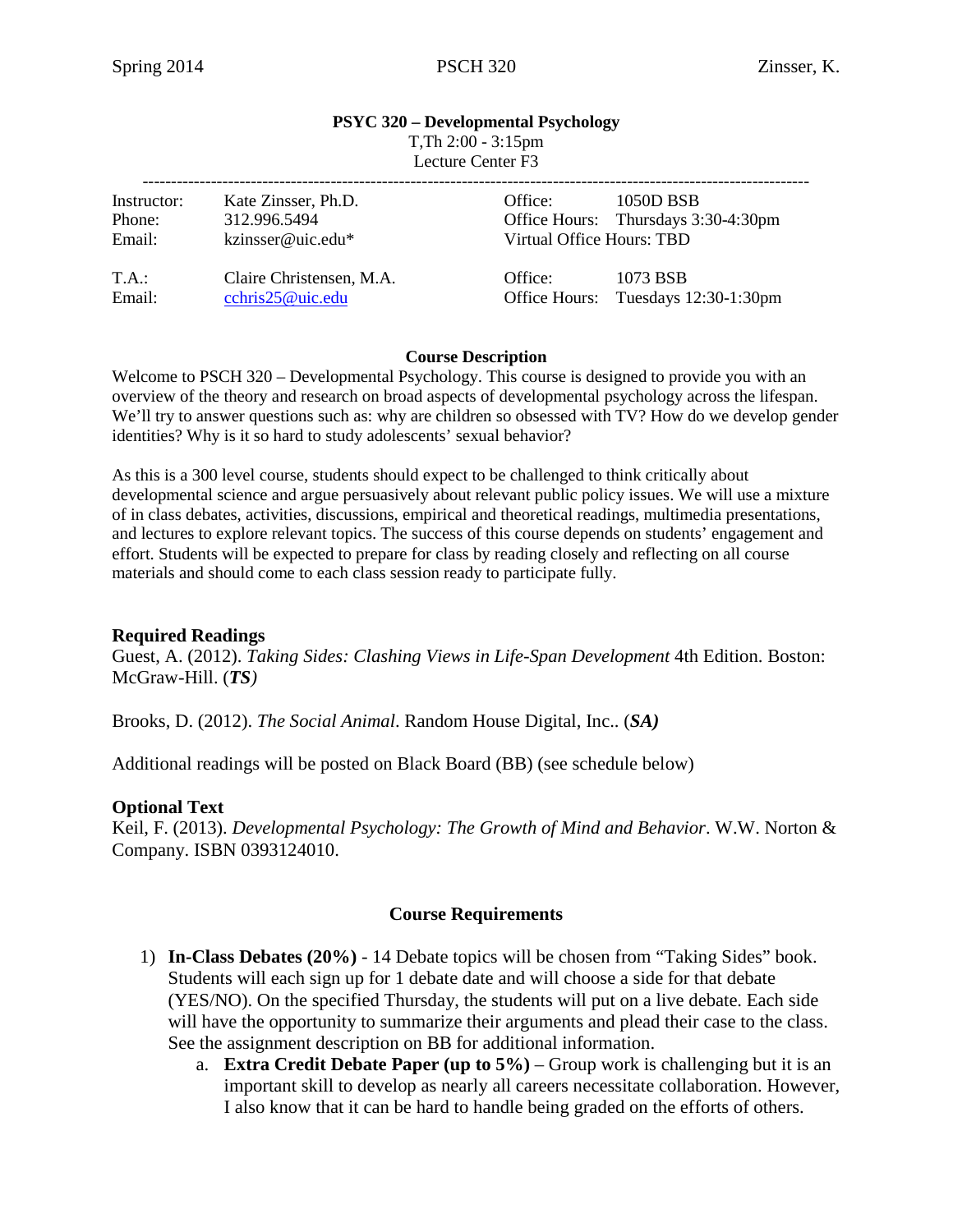Therefore, I offer you the opportunity to demonstrate your unique point of view on these debate topics by completing an extra credit 3 page paper in which you will 1) Summarize the controversial issue briefly (1-2 paragraphs); 2) support one side of the debate with the use of outside sources from the literature (this does not have to be the side you originally argued for in class), and 3) expand on the class debate in some significant way by either incorporating a new relevant scholarly resource or crafting an additional rebuttal to one side's argument that was not previously made in class. *If you decide to do this debate paper, it must be turned in via email within 2 weeks of your debate. This is the only extra credit opportunity that will be offered in this course.*

- 2) **Participation (18%)**  This is a reading and participation heavy class and you will be provided with many opportunities to demonstrate your engagement with the material of this course.
	- a. **Debate Questions (6%) –** Each student will help the debate teams prepare for the in class debates by posting debate questions (DQs) for at least six (6) of the 14 class debates. To make sure that there are sufficient questions for each debate topic, students will be required to post 1 DQ in Unit 1, 2 DQs in Unit 2, and 3 DQs in Unit 3. These questions need to be thought provoking and challenging to answer and grounded in a thorough reading of the *TS* prompts and other course material. Students will receive 1 point towards their final grade for each post.
	- b. **Reading Reflections and Discussion (6%) –** At least once during each unit (3 times during semester), students will post to the discussion board for class reading discussions. In these posts students should reflect or expand on a reading or draw comparisons across readings, pose questions, suggest new implications or research, etc. Additionally once during each unit, students will react to or expand on another student's post in the discussion forum (3 times during semester). Students will receive 1 point towards their final grade for each post and reply.
	- c. **In Class Debate Participation (6%)** In class following each debate students will be prompted to evaluate the two teams' performance. This will be accomplished either online via a link provided in class (on your phone/computer) or via a paper form for students who cannot connect to the internet in class. The rubric is available on Blackboard and will be displayed overhead in class during evaluations. These ratings can only be completed during class time and cannot be made up after the fact. Students will receive ½ point towards their final grade for each in class rating they complete. Two absences will be permitted so grades will be based on attendance at 12 of the 14 debates.
- 3) **Exams (42%)** 3 exams will assess students' mastery of topics covered in lecture and readings. These exams will be conducted online via Blackboard and will thus be open book/open note exams. They will include a mix of short answer, multiple choice, and applied knowledge questions. The last of the three exams will close at the end of the assigned Final Exam period.
- 4) **Paper (20%)** In *The Social Animal,* David Brooks has outlined the developmental realities experienced by the "average" American citizen. In many ways the lives of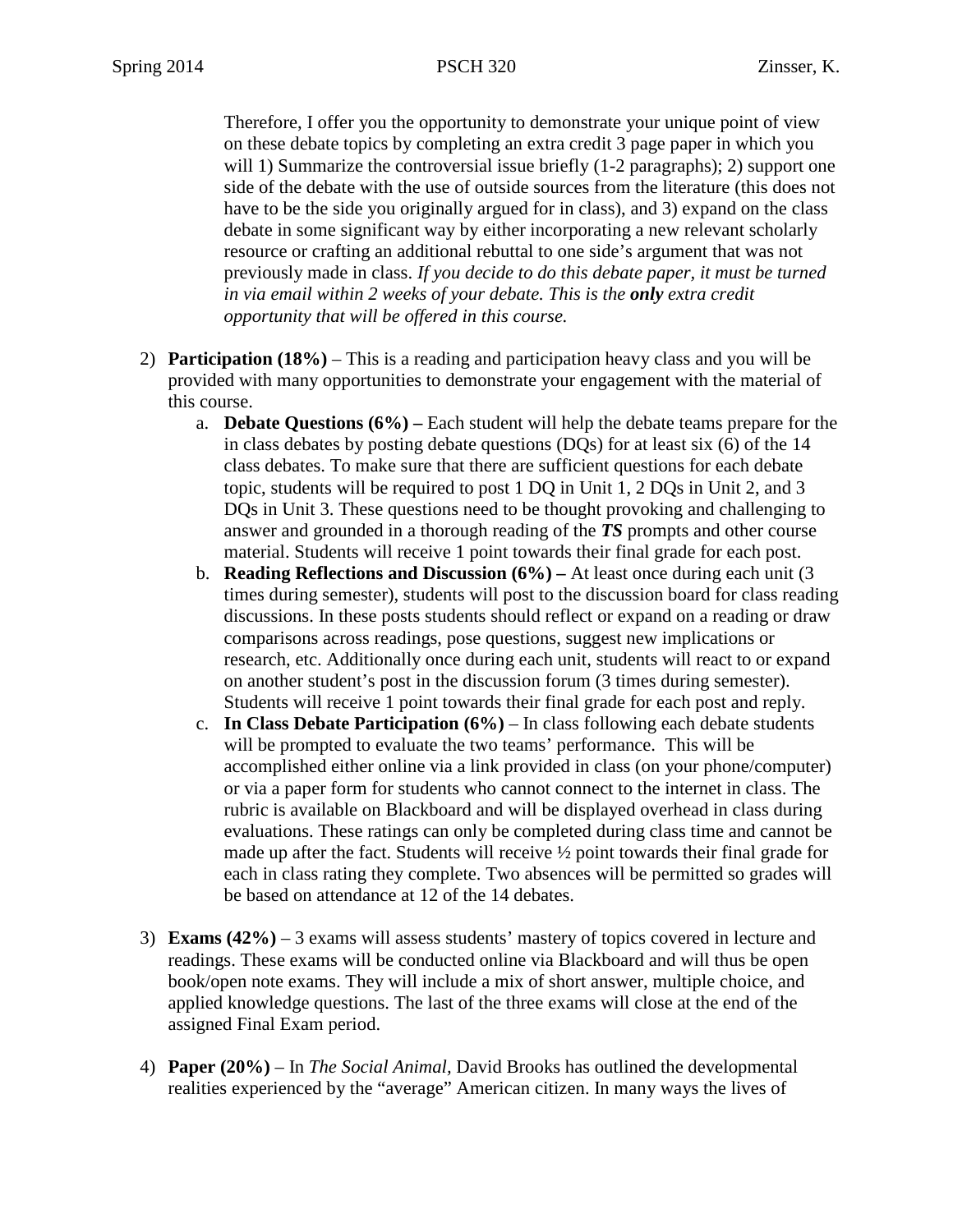Harold and Erica may resemble aspects of our own, but in many ways our developmental experiences have been quite different. In this writing assignment you will identify how your developmental experiences have been different from that of either Harold or Erica and explore the associated variations in developmental trajectories.

This assignment is broken down into three phases. First you will reflect on your reading of the novel and complete at least reflective 3 blog entries on BB **(5%)**. Second, you will pull together your reading reflections and complete the Outline Assignment, turning in a clear and well organized outline of the final paper following the instructions on BB **(5%)**. Third, you will write a final paper following the feedback on the outline **(10%)**. Full details regarding this assignment can be found on BB and will be covered in class.

# **Late Work Policy**

It is the student's responsibility to complete all assignments on time. Late assignments will not be accepted through BB. Instead they must be emailed directly to Claire. Late assignments will only be eligible for 80% of full credit and additional points may be deducted for assignments more than 1 day late. It is recommended that students do not wait until the very last minute to submit materials online. If technological issues arise, you will still be held to the 20% penalty for late work.

## **Miscellaneous Information**

## COMMUNICATION

Please remember that I am here to assist you; however, I cannot assist you if you do not communicate your need/concerns with me and/or Claire in a timely manner. Should any questions or issues arise throughout the semester, you first point of contact should be Claire [\(cchris25@uic.edu\)](mailto:cchris25@uic.edu), especially if you know you will be missing a day of class or have questions regarding deadlines and due dates. Additionally, if you have any suggestions for ways to improve this course, please use the feedback form on BB. Note, however, that this form should not be used for time sensitive communications (e.g. absences, scheduling additional office hours, etc.). You are also very much encouraged to come visit my office during office hours or at other times by appointment as I would like to get to know each of you!

# **TECHNOLOGY**

This course will rely heavily on the BB both for communicating announcements and for collecting assignments. It is the responsibility of every student to learn how to access BB and post assignments properly. Should you have any technical difficulties, please contact the Instructional Technologies Lab: [blackboard@uic.edu](mailto:blackboard@uic.edu) or 312-996-9824.

# ACADEMIC INTEGRITY

Students in this course are expected to behave at all times in a manner consistent with the UIC Honor System and Code [\(http://www.uic.edu/depts/honorcode/code.html\)](http://www.uic.edu/depts/honorcode/code.html). For all work, the name that appears on the paper must be the author's. If you are using someone else's work as a source, cite it. Please see details available at the website above. Violations of the Honor Code will not be tolerated in this course and will be immediately reported according to UIC procedures [\(http://www.uic.edu/depts/dos/studentconduct.html\)](http://www.uic.edu/depts/dos/studentconduct.html). The instructor reserves the right to use software to determine the extent to which the work is the student's. The instructor for this course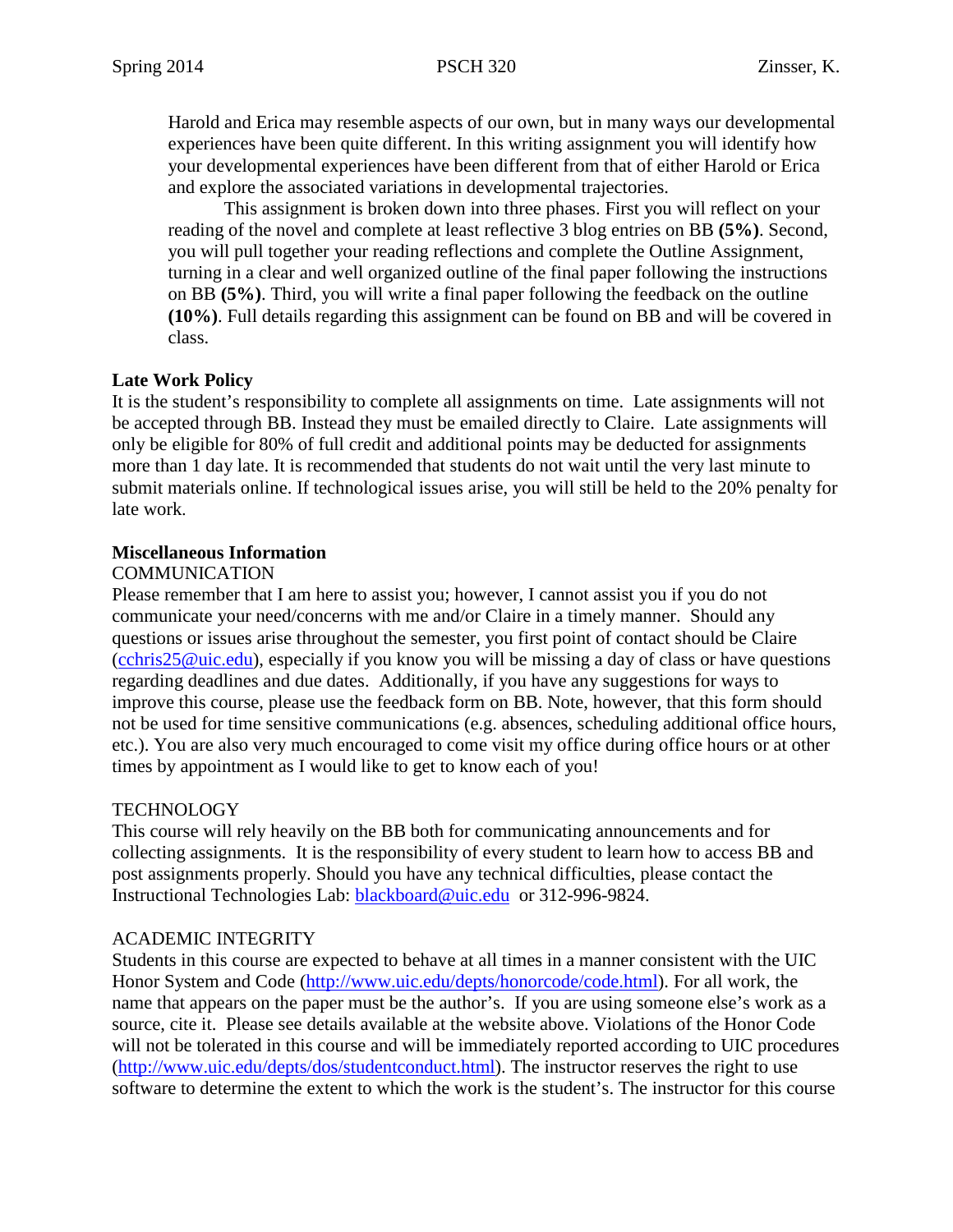reserves the right to enter a failing grade for any student found guilty of an honor code violation.

# OFFICE OF DISABILITY SERVICES

If you are a student with a disability and you need academic accommodations, please see me and contact the Disability Resource Center [\(DRC\)](http://www.uic.edu/depts/oaa/disability_resources/index.html) at (312) 413-2183 (voice) or (312) 413- 0123 (TDD). I will gladly assist with arranging academic accommodations through this office.

Finally, life is stressful and we all need a little support sometimes. Students are encouraged to contact the [Counseling Center](http://www.uic.edu/depts/counseling/) (Suite 2010 Student Services Building) at (312) 996-3490 for assistance with any kind of psychological/life problem or crisis situation. I can help with referrals for students with particular counseling needs so please feel free to talk with me for help with anything.